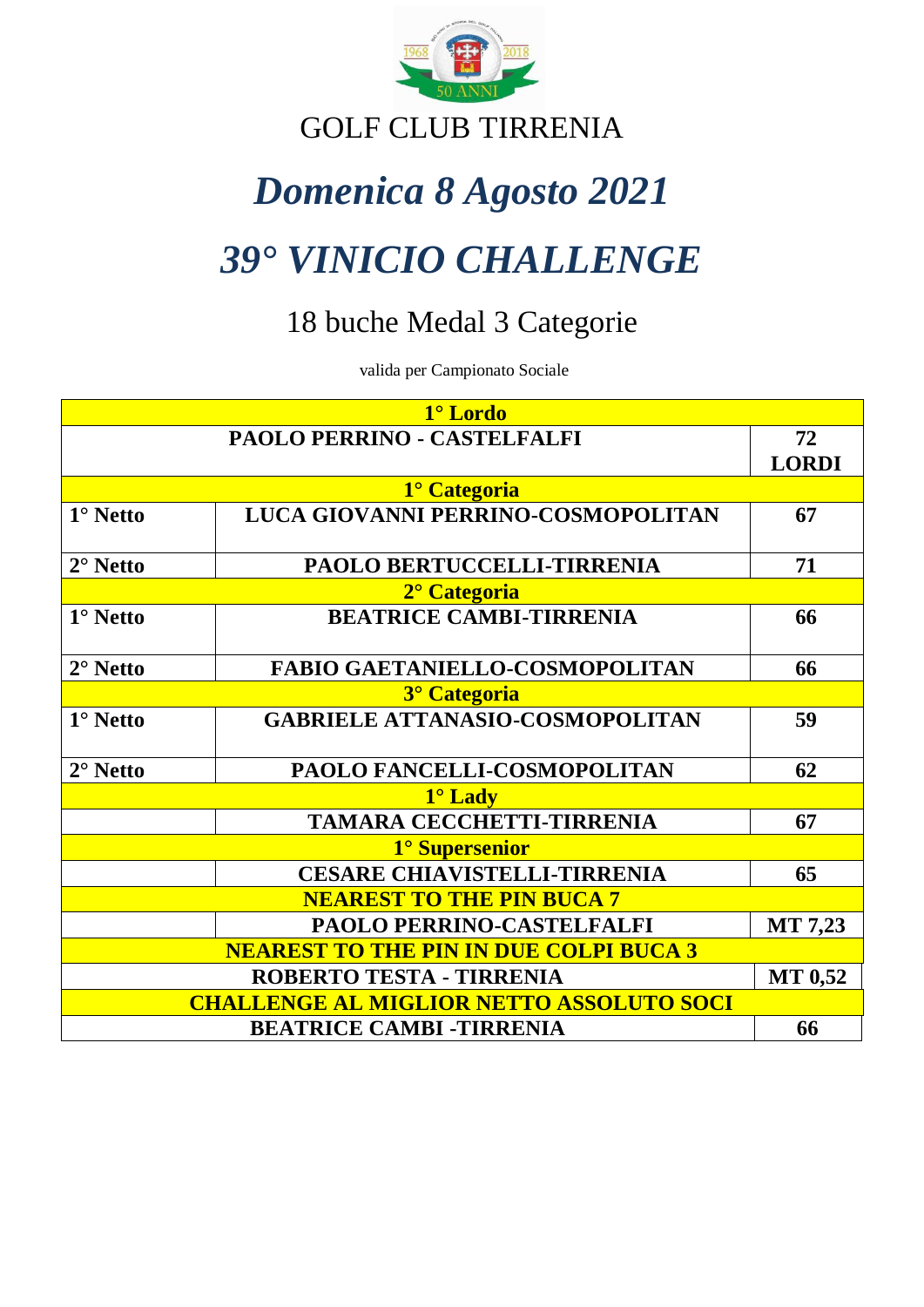| CLASSIFICA Singola Finale Gener. Lordo Medal - 1° Giro |                                              |                                          | domenica 8 agosto 2021 20.21.48 | Pagina 1 di 2 |
|--------------------------------------------------------|----------------------------------------------|------------------------------------------|---------------------------------|---------------|
|                                                        | Clas. Giocatore                              | Club                                     | Hcp                             | <b>Totale</b> |
|                                                        |                                              |                                          |                                 |               |
| $1^{\circ}$                                            | PERRINO PAOLO                                | <b>CASTELFALFI</b>                       | 2 J                             | 72            |
| $2^{\circ}$                                            | <b>MONACO ALESSANDRO</b>                     | <b>TIRRENIA</b>                          | 6                               | 79            |
|                                                        | <b>VAIRA RENATO</b>                          | <b>TIRRENIA</b>                          | 7 S                             | 79            |
| $4^{\circ}$                                            | PERRINO ROBERTO                              | <b>CASTELFALFI</b>                       | 9 S                             | 80            |
|                                                        | PERRINO LUCA GIOVANNI                        | COSMOPOLITAN                             | 13 S                            | 80            |
| $6^{\circ}$                                            | <b>BERTUCCELLI PAOLO</b>                     | <b>TIRRENIA</b>                          | 10S                             | 81            |
| $7^\circ$<br>$8^{\circ}$                               | VALERI NICOLO'<br>PADOVANI MASSIMO           | COSMOPOLITAN<br>COSMOPOLITAN             | 9                               | 82            |
|                                                        | <b>GAETANIELLO FABIO</b>                     | COSMOPOLITAN                             | 16 S<br>17 S                    | 83<br>83      |
|                                                        | <b>GALIBERTI CRISTIANO</b>                   | <b>TIRRENIA</b>                          | 12 S                            | 83            |
| $11^{\circ}$                                           | <b>CAMBI BEATRICE</b>                        | <b>TIRRENIA</b>                          | 18 S L                          | 84            |
|                                                        | <b>GABBANINI LUIGI</b>                       | COSMOPOLITAN                             | 11 S                            | 84            |
|                                                        | <b>GALATOLO ALBERTO</b>                      | <b>LIVORNO</b>                           | $\overline{2}$                  | 84            |
| 14°                                                    | <b>GHEZZANI GIOVANNI</b>                     | <b>TIRRENIA</b>                          | 14 S                            | 85            |
|                                                        | <b>CRESTACCI RICCARDO</b>                    | COSMOPOLITAN                             | 8 S                             | 85            |
|                                                        | <b>SARDELLI ALESSIO</b>                      | <b>COSMOPOLITAN</b>                      | 10S                             | 85            |
| $17^{\circ}$                                           | <b>TRIVELLA NICOLA</b>                       | COSMOPOLITAN                             | 11 S                            | 86            |
|                                                        | CUNZOLO SALVO                                | COSMOPOLITAN                             | 14 S                            | 86            |
| $19^{\circ}$                                           | <b>FRATTA DUCCIO</b>                         | <b>TIRRENIA</b>                          | 7 S                             | 87            |
|                                                        | SALANI MARIO LODOVICO                        | <b>TOSCANA</b>                           | 12 S                            | 87            |
|                                                        | <b>BECACCI SIMONE</b>                        | <b>TIRRENIA</b>                          | 14 S                            | 87            |
| $22^{\circ}$                                           | <b>BIANCHI FRANCESCA</b>                     | <b>TIRRENIA</b>                          | 9 L                             | 88            |
|                                                        | <b>CAMPOLI OTTAVIO</b>                       | <b>TIRRENIA</b>                          | 18 S                            | 88            |
|                                                        | LUNARDI SANDRO                               | COSMOPOLITAN                             | 17 S                            | 88            |
| $25^{\circ}$                                           | <b>GRABAU FEDERICO</b>                       | <b>TIRRENIA</b>                          | 16 S                            | 89            |
|                                                        | <b>VISALLI PHILIP</b>                        | <b>TIRRENIA</b>                          | 12                              | 89            |
| $27^\circ$                                             | RAMBALDI MARCO                               | COSMOPOLITAN                             | 17 S                            | 90            |
| $28^\circ$                                             | PIERONI PIERO                                | <b>TIRRENIA</b>                          | 18 S                            | 91            |
| $29^\circ$                                             | <b>ALLEGRANTI FABIO</b>                      | COSMOPOLITAN                             | 16 S                            | 92            |
|                                                        | RONCARI ANDREA                               | <b>TIRRENIA</b>                          | 18                              | 92            |
|                                                        | <b>CHIAVISTELLI CESARE</b>                   | <b>TIRRENIA</b>                          | 27 S                            | 92            |
| $32^\circ$                                             | <b>TESSIERI STEFANO</b>                      | <b>TIRRENIA</b><br><b>GOLF IN MILANO</b> | 17 S                            | 94            |
|                                                        | <b>GIUNTI MICHELE</b><br>34° COZZOLINO MARCO | <b>LIVORNO</b>                           | 19 S                            | 94<br>95      |
|                                                        | <b>ATTANASIO GABRIELE</b>                    | <b>COSMOPOLITAN</b>                      | 20<br>36                        | 95            |
|                                                        | <b>FROGLIA PAOLO</b>                         | <b>TIRRENIA</b>                          | 19 S                            | 95            |
|                                                        | 37° MEINI STEFANO                            | <b>TIRRENIA</b>                          | 19 S                            | 96            |
|                                                        | BARBERA ALESSANDRA                           | <b>LIVORNO</b>                           | 26 S L                          | 96            |
|                                                        | <b>MORI EZIO</b>                             | <b>LIVORNO</b>                           | 17 S                            | 96            |
|                                                        | <b>BELLEMO ANTONIO</b>                       | <b>TIRRENIA</b>                          | 20 S                            | 96            |
|                                                        | 41° LAZZERINI ROBERTO                        | <b>TIRRENIA</b>                          | 13 S                            | 97            |
|                                                        | <b>GALLETTI GREGORIO (RH)</b>                | <b>GREEN CLUB</b>                        | 36                              | 97            |
|                                                        | 43° FANCELLI PAOLO                           | <b>COSMOPOLITAN</b>                      | 36 S                            | 98            |
|                                                        | CECCHETTI TAMARA                             | <b>TIRRENIA</b>                          | 31 S L                          | 98            |
|                                                        | NOZZOLI SIMONE                               | <b>CENTANNI</b>                          | 19 S                            | 98            |
| 46°                                                    | SALVIATI MATTEO                              | <b>LIVORNO</b>                           | 19 S                            | 100           |
|                                                        | <b>FRANZINI TULLIO</b>                       | <b>TIRRENIA</b>                          | 21 S                            | 100           |
|                                                        | PUCCINI FABRIZIO                             | <b>TIRRENIA</b>                          | 25 S                            | 100           |
|                                                        | <b>CAMBI FRANCO</b>                          | <b>TIRRENIA</b>                          | 28 S                            | 100           |
|                                                        | 50° BERTOLACCINI MARCELLA                    | <b>TIRRENIA</b>                          | 25 S L                          | 101           |
|                                                        | <b>GIORGI CARLA</b>                          | <b>TIRRENIA</b>                          | 26 S L                          | 101           |
|                                                        | PINI MONICA                                  | <b>TIRRENIA</b>                          | 28 S L                          | 101           |
|                                                        | <b>CONTI MANOLA</b>                          | <b>TIRRENIA</b>                          | 21 S L                          | 101           |
|                                                        | 54° CALANDRA PASQUALE                        | <b>TIRRENIA</b>                          | 24 S                            | 102           |
|                                                        | RUELLE GIOVANNA                              | <b>TIRRENIA</b>                          | 24 S L                          | 102           |
|                                                        | 56° GAVAZZI ANTONELLA                        | <b>TIRRENIA</b>                          | 34 S L                          | 103           |
|                                                        | <b>OSTUNI GIOVANNI</b>                       | <b>TIRRENIA</b>                          | 28 S                            | 103           |

#### **TIRRENIA GOLF CLUB**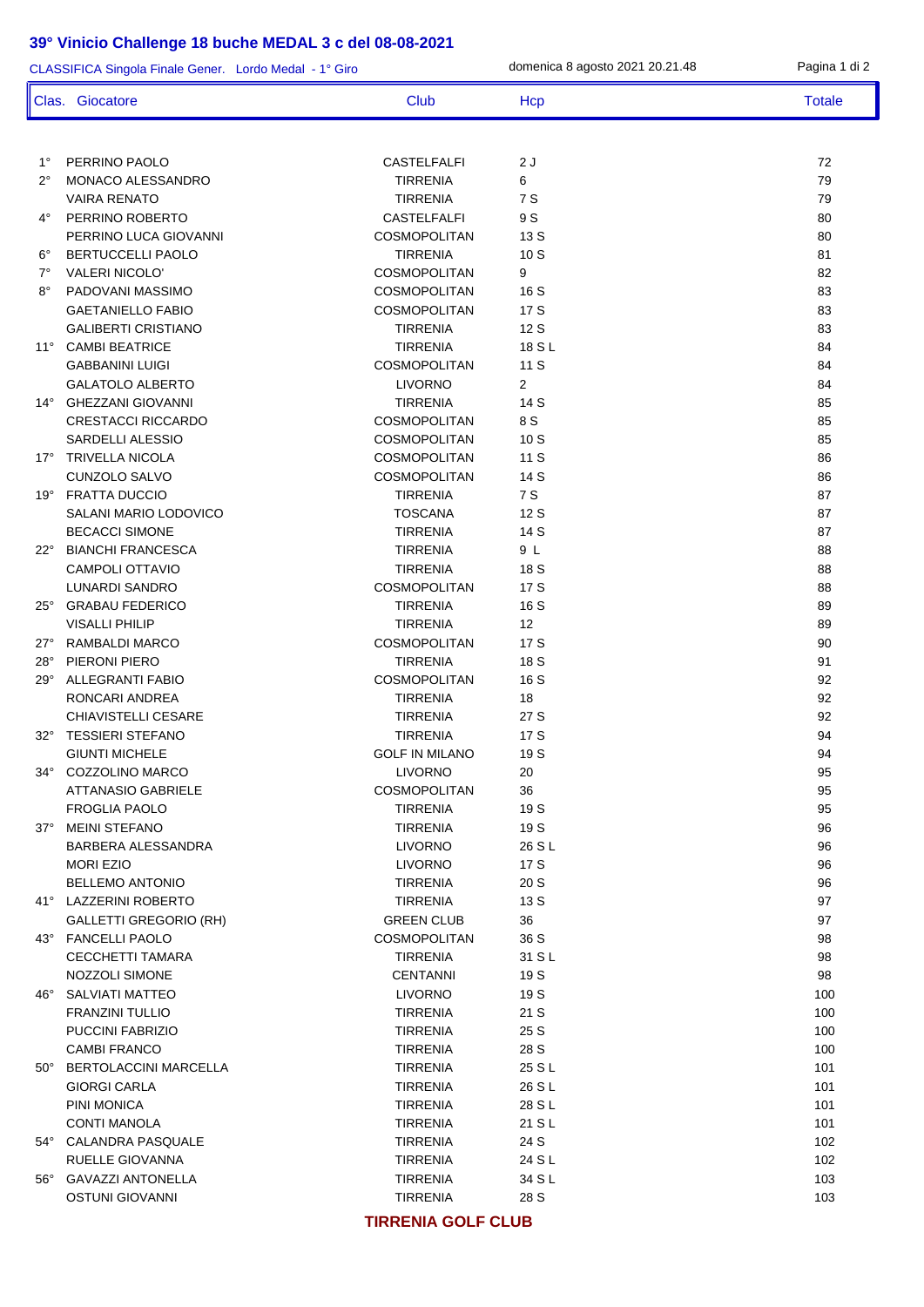| CLASSIFICA Singola Finale Gener. Lordo Medal - 1° Giro |                              |                     | domenica 8 agosto 2021 20.21.48 | Pagina 2 di 2 |
|--------------------------------------------------------|------------------------------|---------------------|---------------------------------|---------------|
|                                                        | Clas. Giocatore              | Club                | Hcp                             | <b>Totale</b> |
|                                                        |                              |                     |                                 |               |
| $58^\circ$                                             | <b>TUNZI MICHELE</b>         | <b>TIRRENIA</b>     | 23 S                            | 104           |
|                                                        | <b>ESCHINI GIOVANNI</b>      | COSMOPOLITAN        | 22 S                            | 104           |
| $60^\circ$                                             | <b>MASSEI MARCELLA</b>       | SODOLE              | 29 S L                          | 105           |
| $61^{\circ}$                                           | <b>FAVA GABRIELE</b>         | COSMOPOLITAN        | 23 S                            | 106           |
| $62^\circ$                                             | <b>STABILINI SONIA</b>       | <b>TIRRENIA</b>     | 33 S L                          | 107           |
|                                                        | <b>ARMANI STEFANO</b>        | SODOLE              | 33                              | 107           |
|                                                        | <b>TESTA ROBERTO</b>         | <b>TIRRENIA</b>     | 31 S                            | 107           |
|                                                        | SANTINELLI FABRIZIO          | COSMOPOLITAN        | 29                              | 107           |
| $66^\circ$                                             | CIAMBELLOTTI PAOLA           | <b>TIRRENIA</b>     | 29 S L                          | 108           |
|                                                        | <b>GRASSI MASSIMO</b>        | <b>ZOATE</b>        | 23 S                            | 108           |
|                                                        | <b>SALVIONI MARIA SILVIA</b> | <b>TIRRENIA</b>     | 28 S L                          | 108           |
|                                                        | PETRI FABRIZIO               | <b>TIRRENIA</b>     | 28 S                            | 108           |
| $70^{\circ}$                                           | PAGNI DALIA                  | <b>TIRRENIA</b>     | 30 S L                          | 109           |
|                                                        | <b>TRINCI ATTILIO</b>        | <b>TIRRENIA</b>     | 32 S                            | 109           |
|                                                        | DOLFI ALFREDO                | <b>QUARRATA</b>     | 36 S                            | 109           |
| 73°                                                    | PEROTTA ADRIANO              | <b>MIRASOLE</b>     | 31 S                            | 110           |
| 74°                                                    | <b>BENIGNI ADRIANO</b>       | <b>QUARRATA</b>     | 36 S                            | 111           |
|                                                        | <b>CATTANI MARCO</b>         | <b>TIRRENIA</b>     | 17 S                            | 111           |
|                                                        | <b>MASCIARI FRANCESCO</b>    | <b>LIVORNO</b>      | 27 S                            | 111           |
| $77^\circ$                                             | <b>BESSI LIONELLO</b>        | <b>TIRRENIA</b>     | 36 S                            | 114           |
| $78^{\circ}$                                           | <b>GIVOLETTI MICHELA</b>     | <b>TIRRENIA</b>     | 32 S L                          | 116           |
| $79^\circ$                                             | LOCCATELLI LUCIANA           | <b>TIRRENIA</b>     | 36 S L                          | 117           |
| $80^\circ$                                             | QUERCIOLI CLAUDIO            | <b>LIVORNO</b>      | 34 S                            | 125           |
| $81^\circ$                                             | <b>MARTINI ELEONORA</b>      | <b>LIVORNO</b>      | 36 L                            | 129           |
| $82^\circ$                                             | <b>DINI NATALIA</b>          | ALISEI PIETRASANTA  | 36 S L                          | 130           |
| $83^\circ$                                             | <b>LUSHAJ FLORIAN</b>        | <b>TIRRENIA</b>     | 8                               | N.R.          |
|                                                        | <b>VATTERONI LUCA</b>        | <b>COSMOPOLITAN</b> | 26                              | N.P.          |
|                                                        | <b>GHELARDUCCI MICHELE</b>   | <b>LIVORNO</b>      | 13 S                            | N.P.          |
|                                                        | <b>FREZZA GIORGIO</b>        | <b>TIRRENIA</b>     | 36 S                            | N.P.          |
|                                                        | <b>GENNAI CARLO</b>          | <b>TIRRENIA</b>     | 25 S                            | N.P.          |
|                                                        | NOTTOLINI CARLO ALBERTO      | <b>TIRRENIA</b>     | 11S                             | N.P.          |
|                                                        | PANNACCI EMILIANO            | <b>TIRRENIA</b>     | 18 S                            | N.P.          |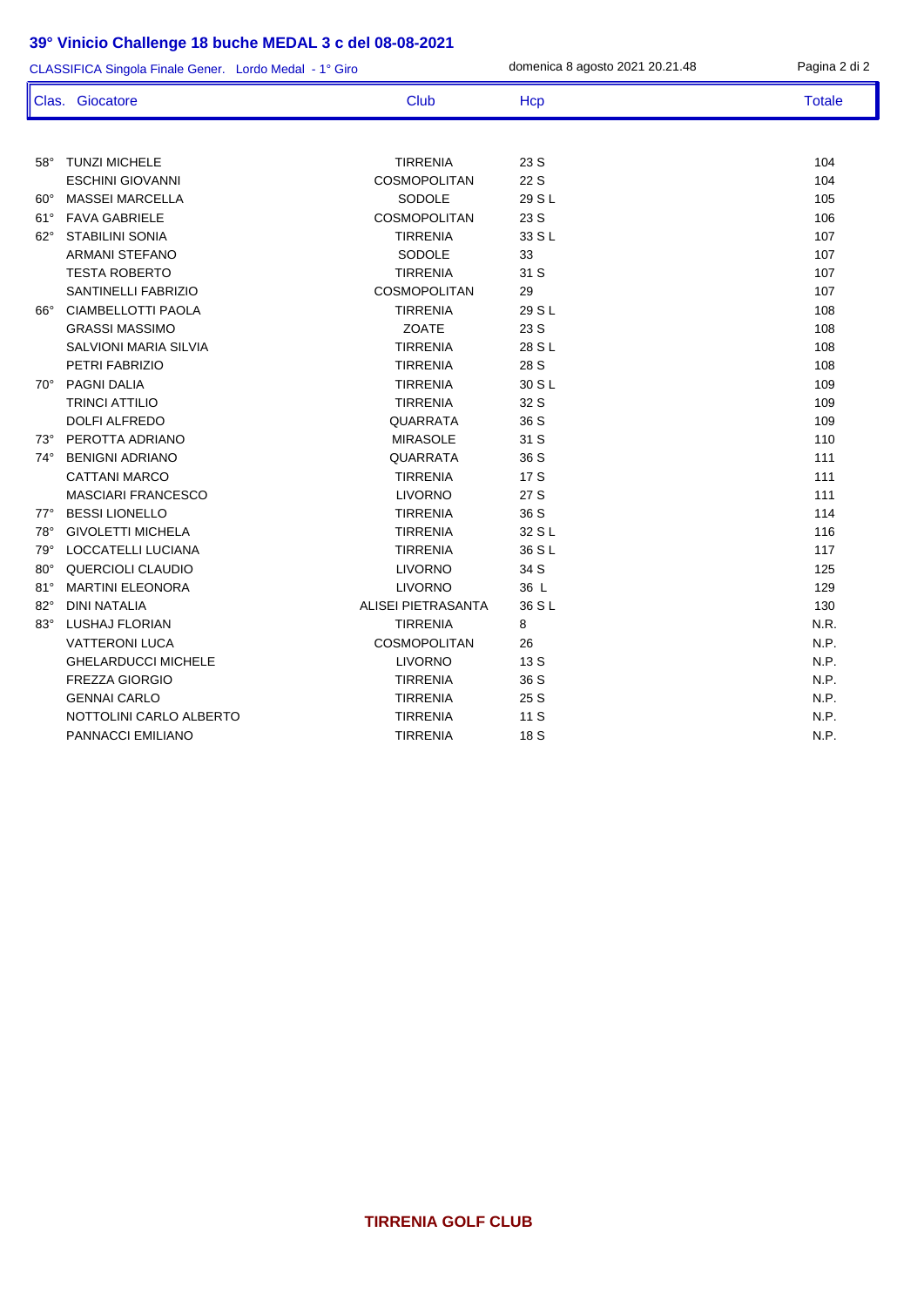| CLASSIFICA Singola Finale Gener. 1° Categoria Netto Medal - 1° Giro |                            |                     | domenica 8 agosto 2021 20.22.38 | Pagina 1 di 1 |
|---------------------------------------------------------------------|----------------------------|---------------------|---------------------------------|---------------|
|                                                                     | Clas. Giocatore            | Club                | Hcp                             | <b>Totale</b> |
|                                                                     |                            |                     |                                 |               |
| $1^{\circ}$                                                         | PERRINO LUCA GIOVANNI      | <b>COSMOPOLITAN</b> | 13 S                            | 67            |
| $2^{\circ}$                                                         | PERRINO PAOLO              | <b>CASTELFALFI</b>  | 2J                              | 70            |
| $3^\circ$                                                           | <b>BERTUCCELLI PAOLO</b>   | <b>TIRRENIA</b>     | 10S                             | 71            |
|                                                                     | <b>GHEZZANI GIOVANNI</b>   | <b>TIRRENIA</b>     | 14 S                            | 71            |
|                                                                     | PERRINO ROBERTO            | <b>CASTELFALFI</b>  | 9 S                             | 71            |
|                                                                     | <b>GALIBERTI CRISTIANO</b> | <b>TIRRENIA</b>     | 12S                             | 71            |
| $7^\circ$                                                           | <b>VAIRA RENATO</b>        | <b>TIRRENIA</b>     | 7 S                             | 72            |
|                                                                     | CUNZOLO SALVO              | <b>COSMOPOLITAN</b> | 14 S                            | 72            |
| $9^{\circ}$                                                         | MONACO ALESSANDRO          | <b>TIRRENIA</b>     | 6                               | 73            |
|                                                                     | <b>GABBANINI LUIGI</b>     | <b>COSMOPOLITAN</b> | 11 S                            | 73            |
|                                                                     | <b>VALERI NICOLO'</b>      | <b>COSMOPOLITAN</b> | 9                               | 73            |
|                                                                     | <b>BECACCI SIMONE</b>      | <b>TIRRENIA</b>     | 14 S                            | 73            |
| $13^\circ$                                                          | <b>TRIVELLA NICOLA</b>     | <b>COSMOPOLITAN</b> | 11S                             | 75            |
|                                                                     | SALANI MARIO LODOVICO      | <b>TOSCANA</b>      | 12S                             | 75            |
|                                                                     | SARDELLI ALESSIO           | <b>COSMOPOLITAN</b> | 10S                             | 75            |
| $16^\circ$                                                          | <b>CRESTACCI RICCARDO</b>  | <b>COSMOPOLITAN</b> | 8 S                             | 77            |
|                                                                     | <b>VISALLI PHILIP</b>      | <b>TIRRENIA</b>     | 12                              | 77            |
| $18^\circ$                                                          | <b>BIANCHI FRANCESCA</b>   | <b>TIRRENIA</b>     | 9 L                             | 79            |
| $19^\circ$                                                          | <b>FRATTA DUCCIO</b>       | <b>TIRRENIA</b>     | 7 S                             | 80            |
| $20^{\circ}$                                                        | <b>GALATOLO ALBERTO</b>    | <b>LIVORNO</b>      | $\overline{2}$                  | 82            |
| 21°                                                                 | <b>LAZZERINI ROBERTO</b>   | <b>TIRRENIA</b>     | 13 S                            | 84            |
| $22^{\circ}$                                                        | <b>LUSHAJ FLORIAN</b>      | <b>TIRRENIA</b>     | 8                               | N.R.          |
|                                                                     | <b>GHELARDUCCI MICHELE</b> | <b>LIVORNO</b>      | 13 S                            | N.P.          |
|                                                                     | NOTTOLINI CARLO ALBERTO    | <b>TIRRENIA</b>     | 11 S                            | N.P.          |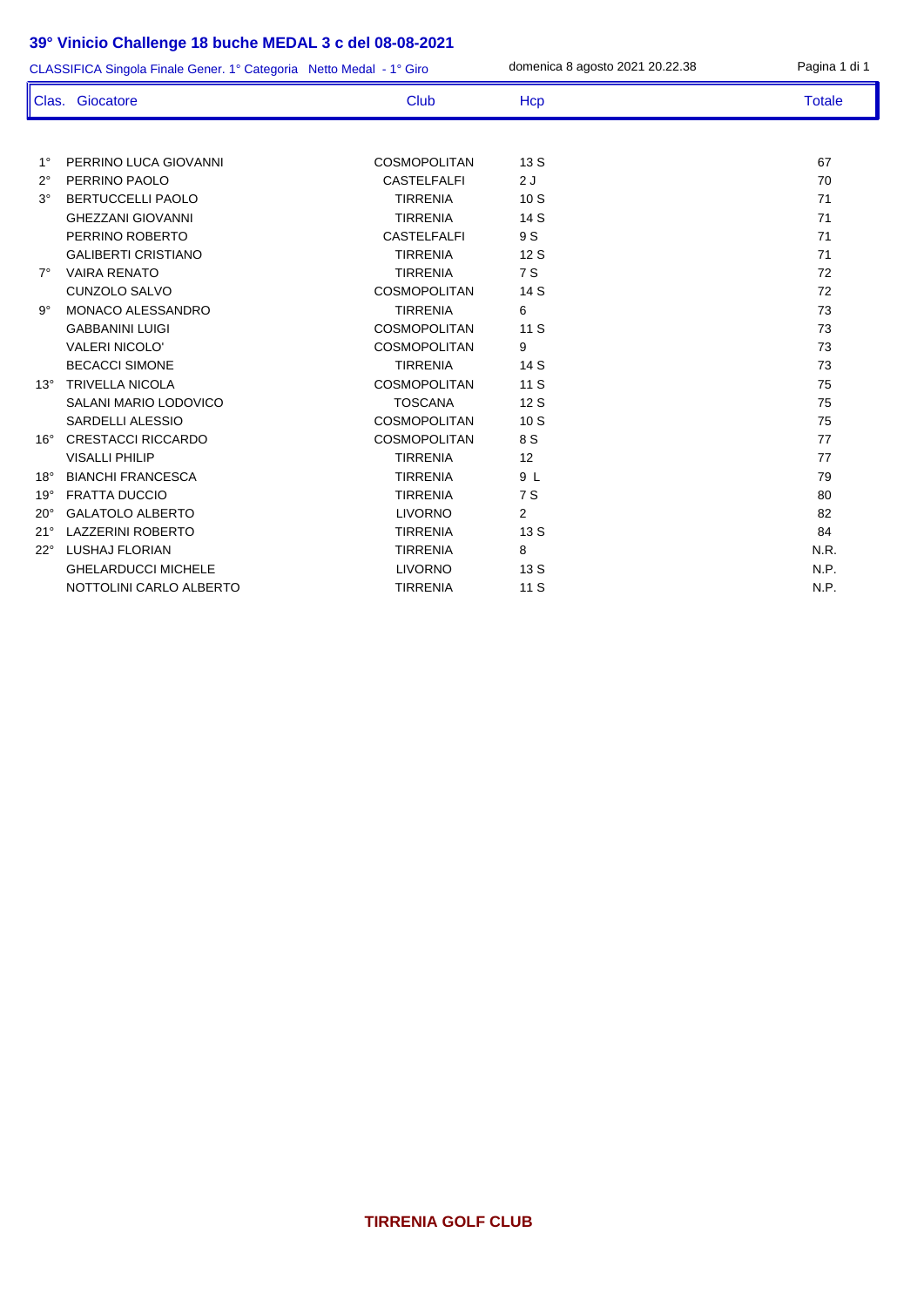| CLASSIFICA Singola Finale Gener. 2° Categoria Netto Medal - 1° Giro |                          |                       | domenica 8 agosto 2021 20.21.28 | Pagina 1 di 1 |
|---------------------------------------------------------------------|--------------------------|-----------------------|---------------------------------|---------------|
|                                                                     | Clas. Giocatore          | <b>Club</b>           | Hcp                             | <b>Totale</b> |
|                                                                     |                          |                       |                                 |               |
| $1^{\circ}$                                                         | <b>CAMBI BEATRICE</b>    | <b>TIRRENIA</b>       | 18 S L                          | 66            |
|                                                                     | <b>GAETANIELLO FABIO</b> | <b>COSMOPOLITAN</b>   | 17S                             | 66            |
| $3^\circ$                                                           | PADOVANI MASSIMO         | <b>COSMOPOLITAN</b>   | 16 S                            | 67            |
| $4^\circ$                                                           | <b>CAMPOLI OTTAVIO</b>   | <b>TIRRENIA</b>       | 18 S                            | 70            |
| $5^{\circ}$                                                         | <b>LUNARDI SANDRO</b>    | <b>COSMOPOLITAN</b>   | 17 S                            | 71            |
| $6^{\circ}$                                                         | <b>GRABAU FEDERICO</b>   | <b>TIRRENIA</b>       | 16 S                            | 73            |
|                                                                     | PIERONI PIERO            | <b>TIRRENIA</b>       | 18 S                            | 73            |
|                                                                     | RAMBALDI MARCO           | <b>COSMOPOLITAN</b>   | 17S                             | 73            |
| $9^{\circ}$                                                         | <b>RONCARI ANDREA</b>    | <b>TIRRENIA</b>       | 18                              | 74            |
| $10^{\circ}$                                                        | COZZOLINO MARCO          | <b>LIVORNO</b>        | 20                              | 75            |
|                                                                     | <b>GIUNTI MICHELE</b>    | <b>GOLF IN MILANO</b> | 19 S                            | 75            |
| $12^{\circ}$                                                        | ALLEGRANTI FABIO         | <b>COSMOPOLITAN</b>   | 16 S                            | 76            |
|                                                                     | <b>BELLEMO ANTONIO</b>   | <b>TIRRENIA</b>       | 20S                             | 76            |
|                                                                     | <b>FROGLIA PAOLO</b>     | <b>TIRRENIA</b>       | 19 S                            | 76            |
| $15^{\circ}$                                                        | <b>TESSIERI STEFANO</b>  | <b>TIRRENIA</b>       | 17 S                            | 77            |
|                                                                     | <b>MEINI STEFANO</b>     | <b>TIRRENIA</b>       | 19 S                            | 77            |
|                                                                     | 17° CALANDRA PASQUALE    | <b>TIRRENIA</b>       | 24 S                            | 78            |
|                                                                     | RUELLE GIOVANNA          | <b>TIRRENIA</b>       | 24 S L                          | 78            |
| $19^{\circ}$                                                        | <b>FRANZINI TULLIO</b>   | <b>TIRRENIA</b>       | 21 S                            | 79            |
|                                                                     | <b>MORI EZIO</b>         | <b>LIVORNO</b>        | 17S                             | 79            |
|                                                                     | NOZZOLI SIMONE           | <b>CENTANNI</b>       | 19 S                            | 79            |
| $22^{\circ}$                                                        | <b>CONTI MANOLA</b>      | <b>TIRRENIA</b>       | 21 S L                          | 80            |
| $23^\circ$                                                          | <b>TUNZI MICHELE</b>     | <b>TIRRENIA</b>       | 23 S                            | 81            |
|                                                                     | <b>SALVIATI MATTEO</b>   | <b>LIVORNO</b>        | 19 S                            | 81            |
| $25^{\circ}$                                                        | <b>ESCHINI GIOVANNI</b>  | COSMOPOLITAN          | 22 S                            | 82            |
| $26^{\circ}$                                                        | <b>FAVA GABRIELE</b>     | COSMOPOLITAN          | 23 S                            | 83            |
| $27^\circ$                                                          | <b>GRASSI MASSIMO</b>    | ZOATE                 | 23 S                            | 85            |
| $28^\circ$                                                          | <b>CATTANI MARCO</b>     | <b>TIRRENIA</b>       | 17 S                            | 94            |
| $29^\circ$                                                          | PANNACCI EMILIANO        | <b>TIRRENIA</b>       | 18 S                            | N.P.          |